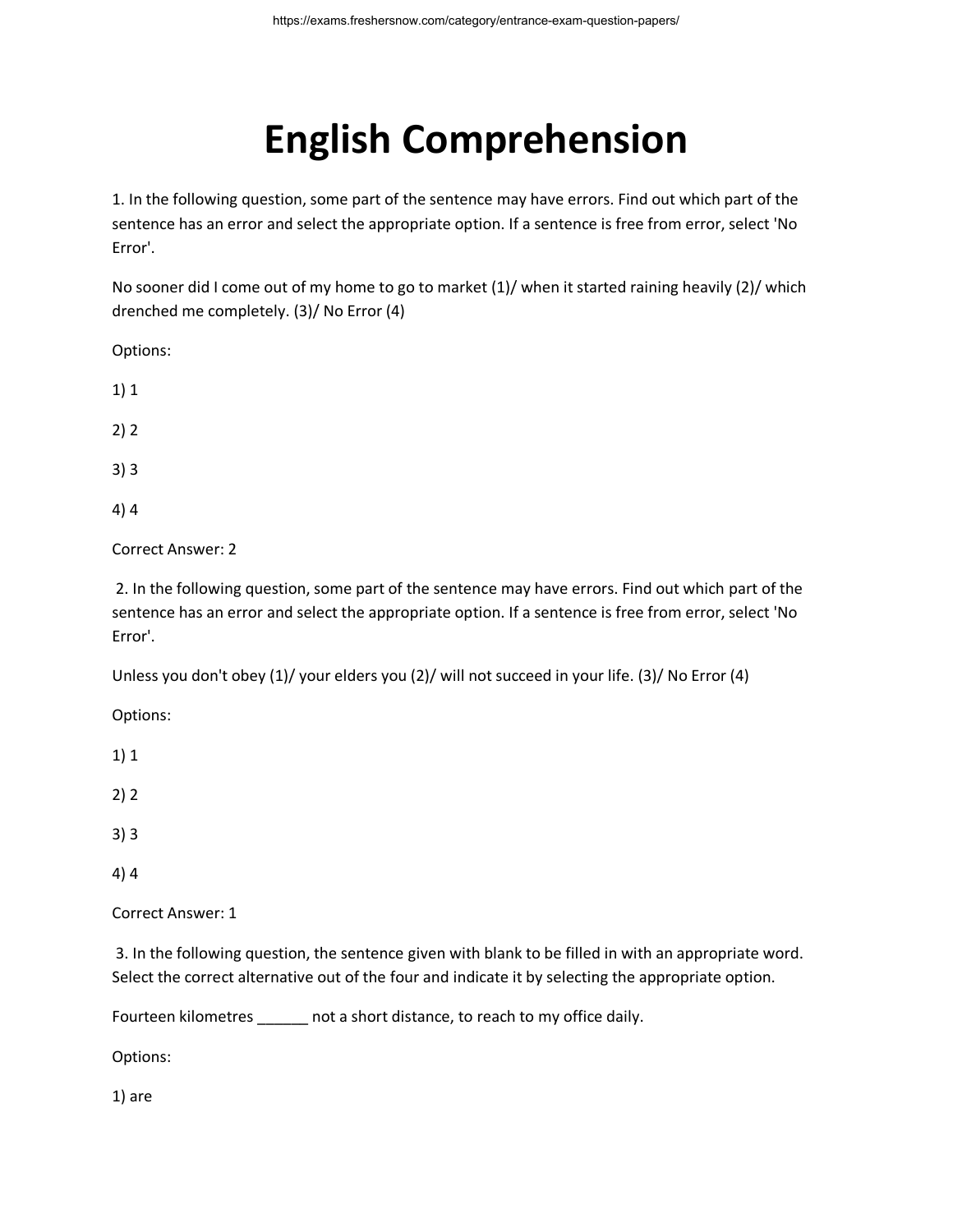2) has

3) have

4) is

Correct Answer: is

4. In the following question, the sentence given with blank to be filled in with an appropriate word. Select the correct alternative out of the four and indicate it by selecting the appropriate option.

Good reading \_\_\_\_\_\_ the sense of liberal educated mind.

Options:

1) beliefs

2) leads

3) reflects

4) starts

Correct Answer: reflects

5. In the following question, out of the four alternatives, select the word similar in meaning to the word given.

Frivolous

Options:

1) Captious

2) Wise

3) Puerile

4) Spiritual

Correct Answer: Puerile

6. In the following question, out of the four alternatives, select the word similar in meaning to the word given.

Petrify

Options:

1) Adorn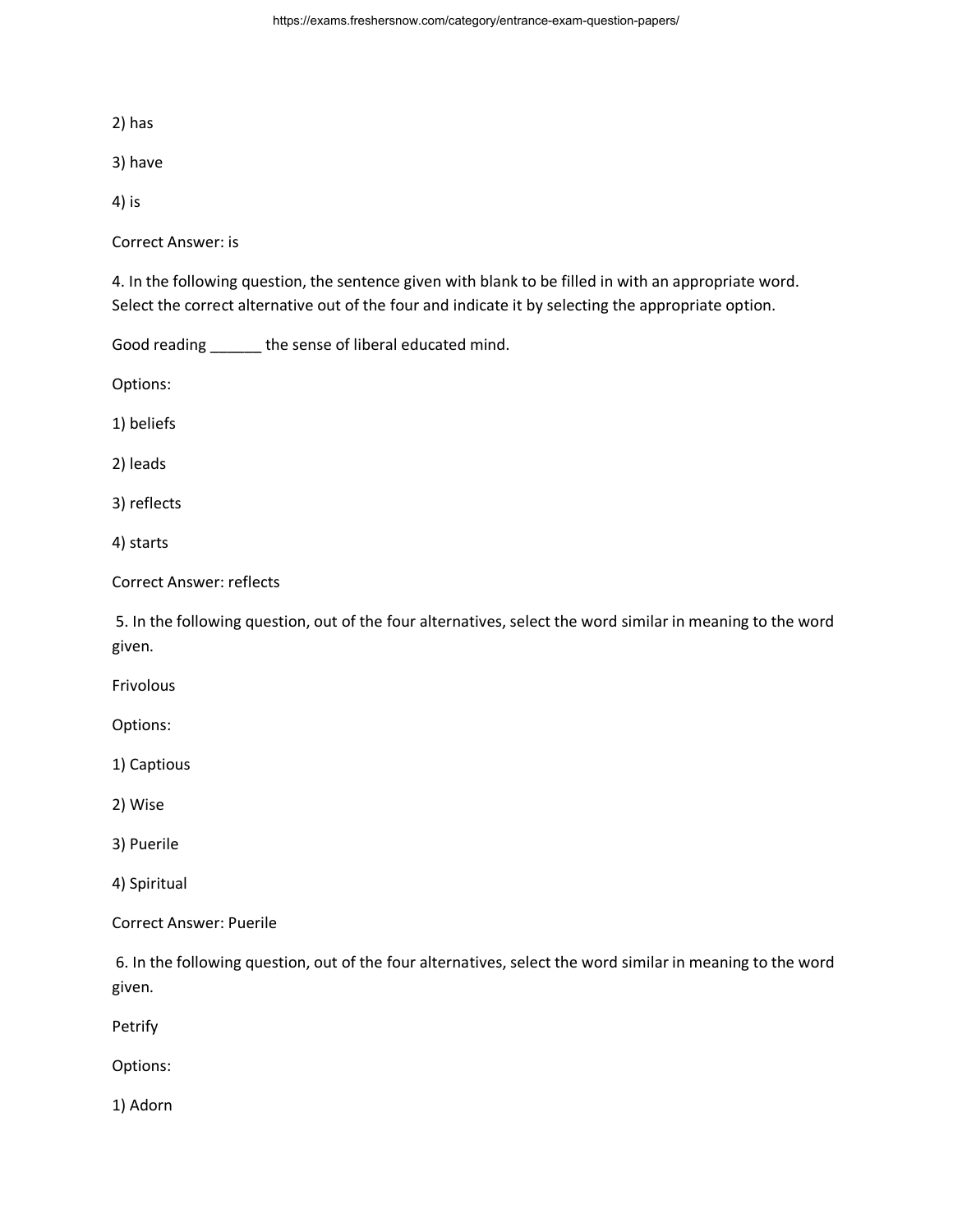2) Calm

3) Curious

4) Harden

Correct Answer: Harden

7. In the following question, out of the four alternatives, select the word opposite in meaning to the word given.

Gregarious

Options:

1) Affable

2) Genial

3) Introvert

4) Urbane

Correct Answer: Introvert

8. In the following question, out of the four alternatives, select the word opposite in meaning to the word given.

**Tremulous** 

Options:

1) Feeble

2) Frugal

3) Stable

4) Vital

Correct Answer: Stable

9. In the following question, out of the four alternatives, select the alternative which best expresses the meaning of the idiom/phrase.

The alpha and the omega

Options:

1) Happy and sad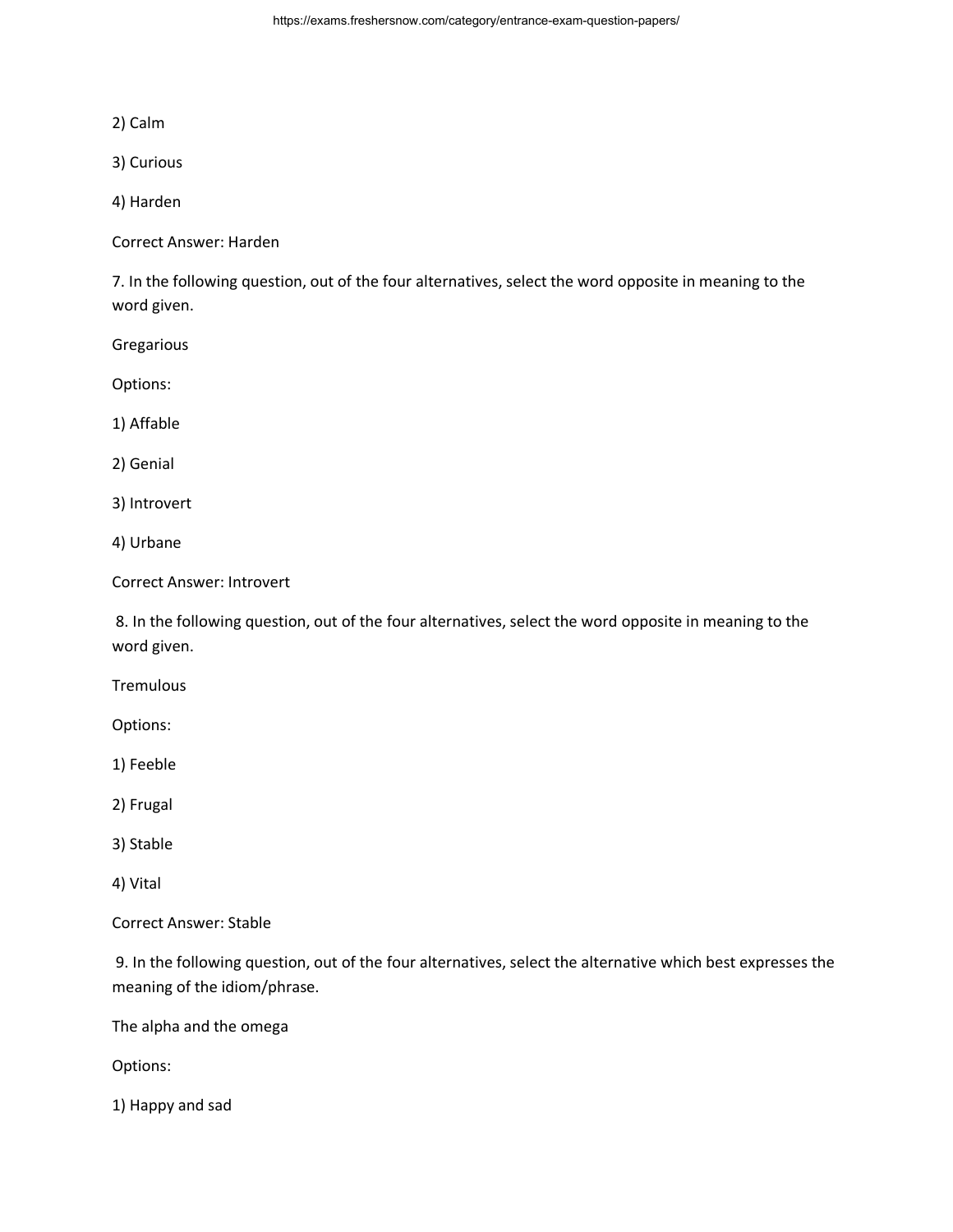2) The beginning and the end

3) The love and the hatred

4) Truth and dare

Correct Answer: The beginning and the end

10. In the following question, out of the four alternatives, select the alternative which best expresses the meaning of the idiom/phrase.

Throw up the sponge

Options:

1) To attack

2) To laugh at someone

3) To surrender

4) To talk loudly

Correct Answer: To surrender

11. Improve the bracketed part of the sentence.

I had (a few) eggs in the fridge, so we need to go to the market to buy them.

Options:

1) a little

2) few

3) little

4) No improvement

Correct Answer: few

12. Improve the bracketed part of the sentence.

My brother is indifferent (about) whatever I say.

Options:

1) in

2) of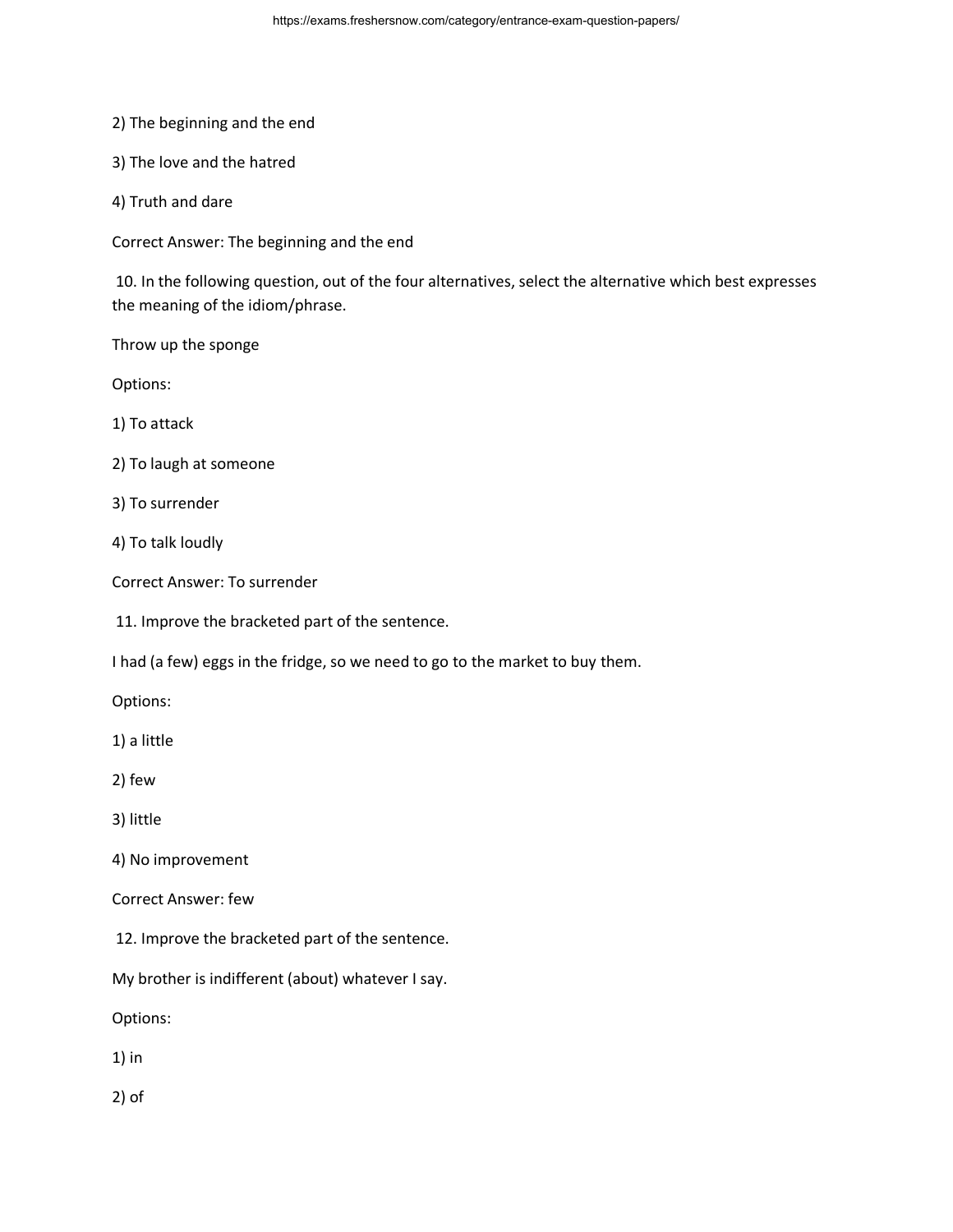## 3) to

4) No improvement

Correct Answer: to

13. In the following question, out of the four alternatives, select the alternative which is the best substitute of the phrase.

A funeral poem

Options:

1) Elegy

2) Pandemonium

3) Parody

4) Sonnet

Correct Answer: Elegy

14. In the following question, out of the four alternatives, select the alternative which is the best substitute of the phrase.

One who walks in sleep

Options:

1) Drover

2) Fastidious

3) Numismatist

4) Somnambulist

Correct Answer: Somnambulist

15. In the following question, four words are given out of which one word is incorrectly spelt. Select the incorrectly spelt word.

Options:

1) Gaurantee

2) Itinerary

3) Magnificent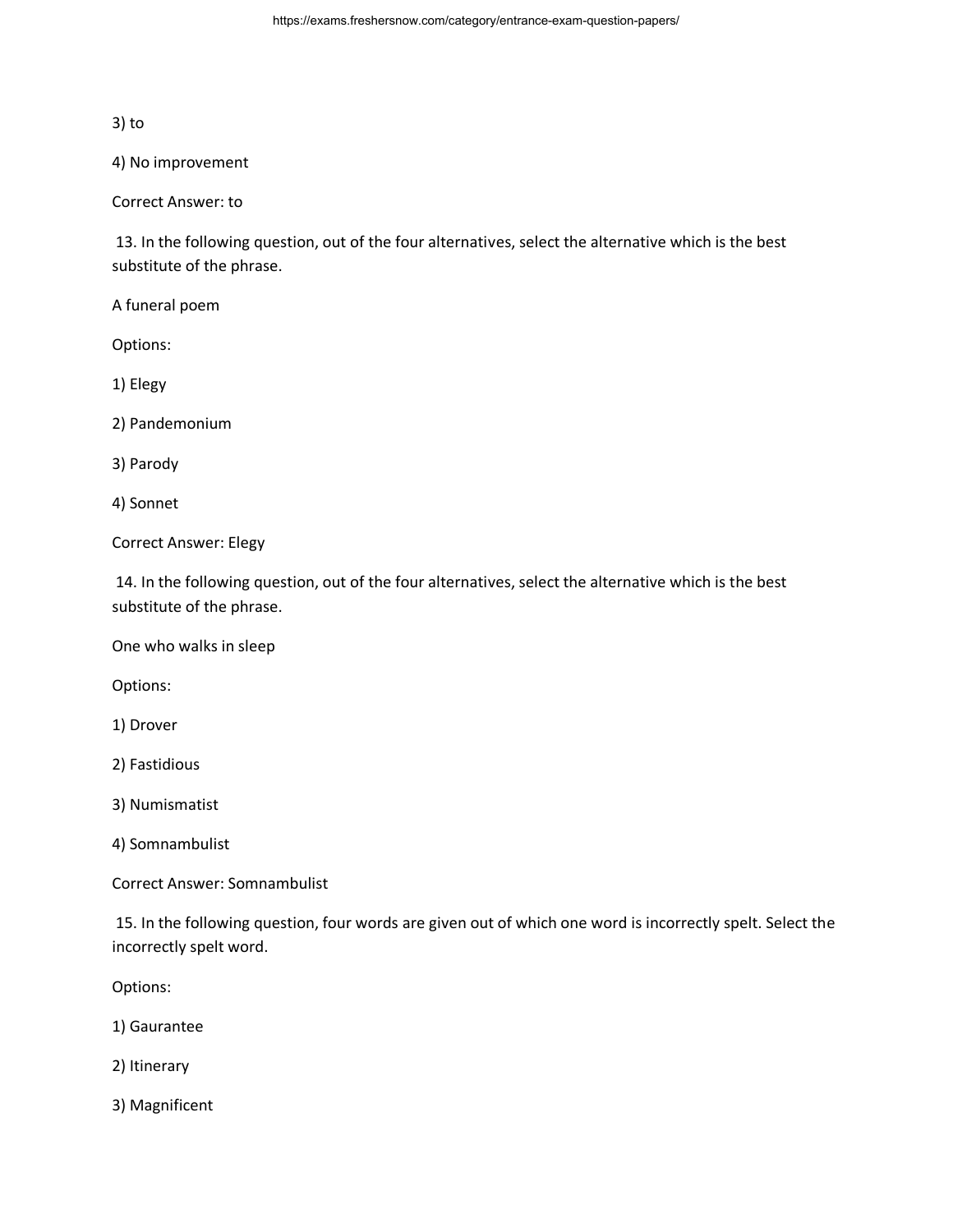## 4) Writing

Correct Answer: Gaurantee

16. In the following question, four words are given out of which one word is incorrectly spelt. Select the incorrectly spelt word.

Options:

1) Etiquete

2) Exquisite

3) Restaurant

4) Scavenger

Correct Answer: Etiquete

17. The question below consists of a set of labelled sentences. These sentences, when properly sequenced form a coherent paragraph. Select the most logical order of sentences from among the options.

P-But he did not know how to find one at that hour.

Q-It was his first visit to the city and he didn't know where to go.

R-Mohanlal's train was late and it reached Kolkata a little after midnight.

S-He thought he would go to a choultry where he would not have to pay rent.

Options:

1) PSQR

2) QRSP

3) RQSP

4) RSQP

Correct Answer: RQSP

18. The question below consists of a set of labelled sentences. These sentences, when properly sequenced form a coherent paragraph. Select the most logical order of sentences from among the options.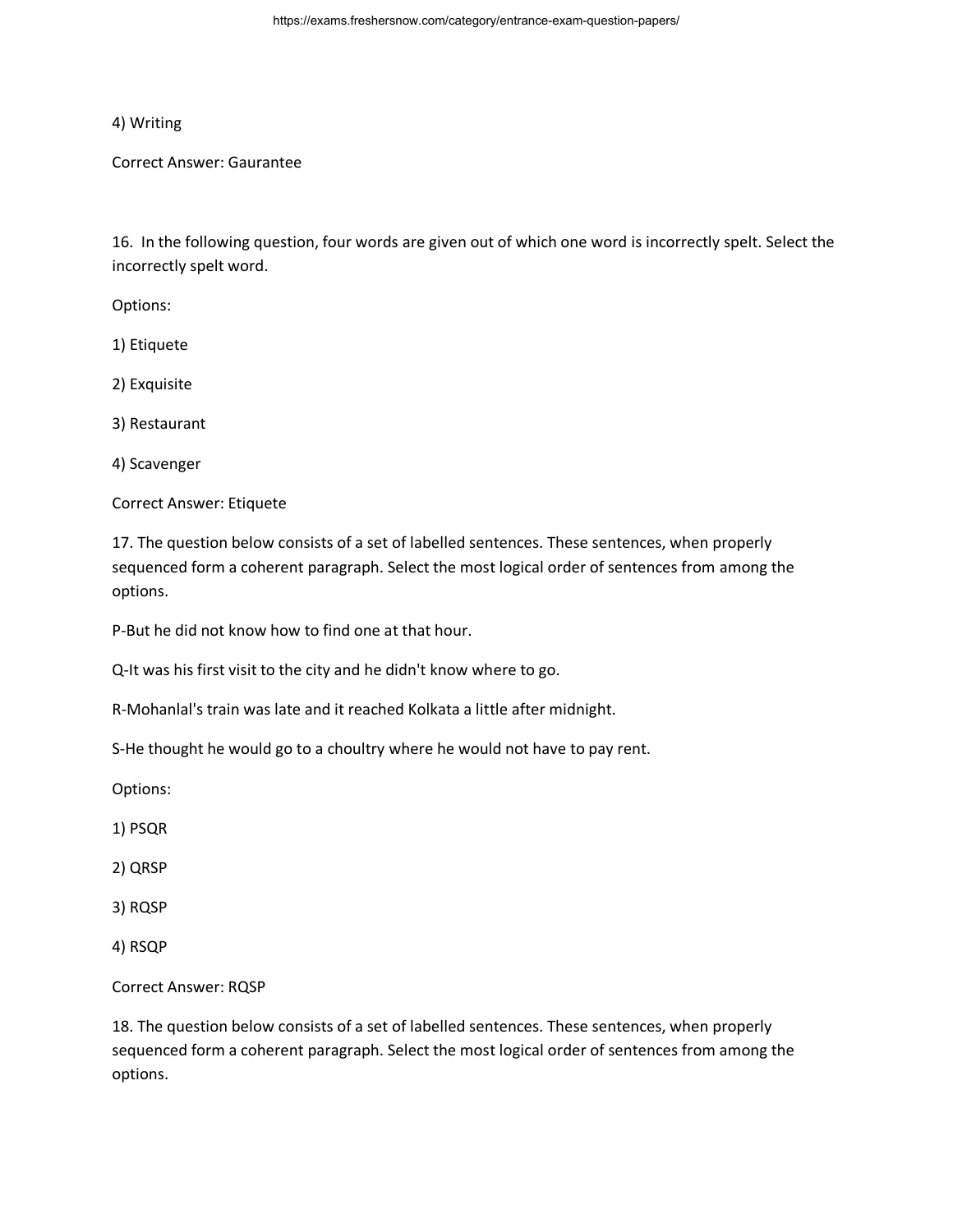P-And slowly, you reach the pinnacle of self-awareness, experiencing a unity with all life.

Q-If you transform your energy positively, it naturally becomes compassion and love.

R-Once you experientially are a part of everything then nobody needs to teach you morality.

S-Then you can do something to improve the situation, but without anger.

Options:

1) PQRS

2) QPRS

3) RQPS

4) RSPQ

Correct Answer: QPRS

19. In the following question, a sentence has been given in Active/Passive voice. Out of the four alternatives suggested, select the one which best expresses the same sentence in Passive/Active voice.

Ram was singing a beautiful song for his mother.

Options:

1) A beautiful song was being sung by Ram for his mother.

2) A beautiful song was sang by Ram for his mother.

3) A beautiful song was sung by Ram for his mother.

4) A beautiful song was sung for his mother by Ram.

Correct Answer: A beautiful song was being sung by Ram for his mother.

20. In the following question, a sentence has been given in Direct/Indirect speech. Out of the four alternatives suggested, select the one which best expresses the same sentence in Indirect/Direct speech.

Priya advised me not to go to school the next day.

Options:

1) "Don't go to school next day" Priya said to me.

2) "Don't go to school tomorrow" Priya said to me.

3) Priya said, "Will you not go to school tomorrow?"